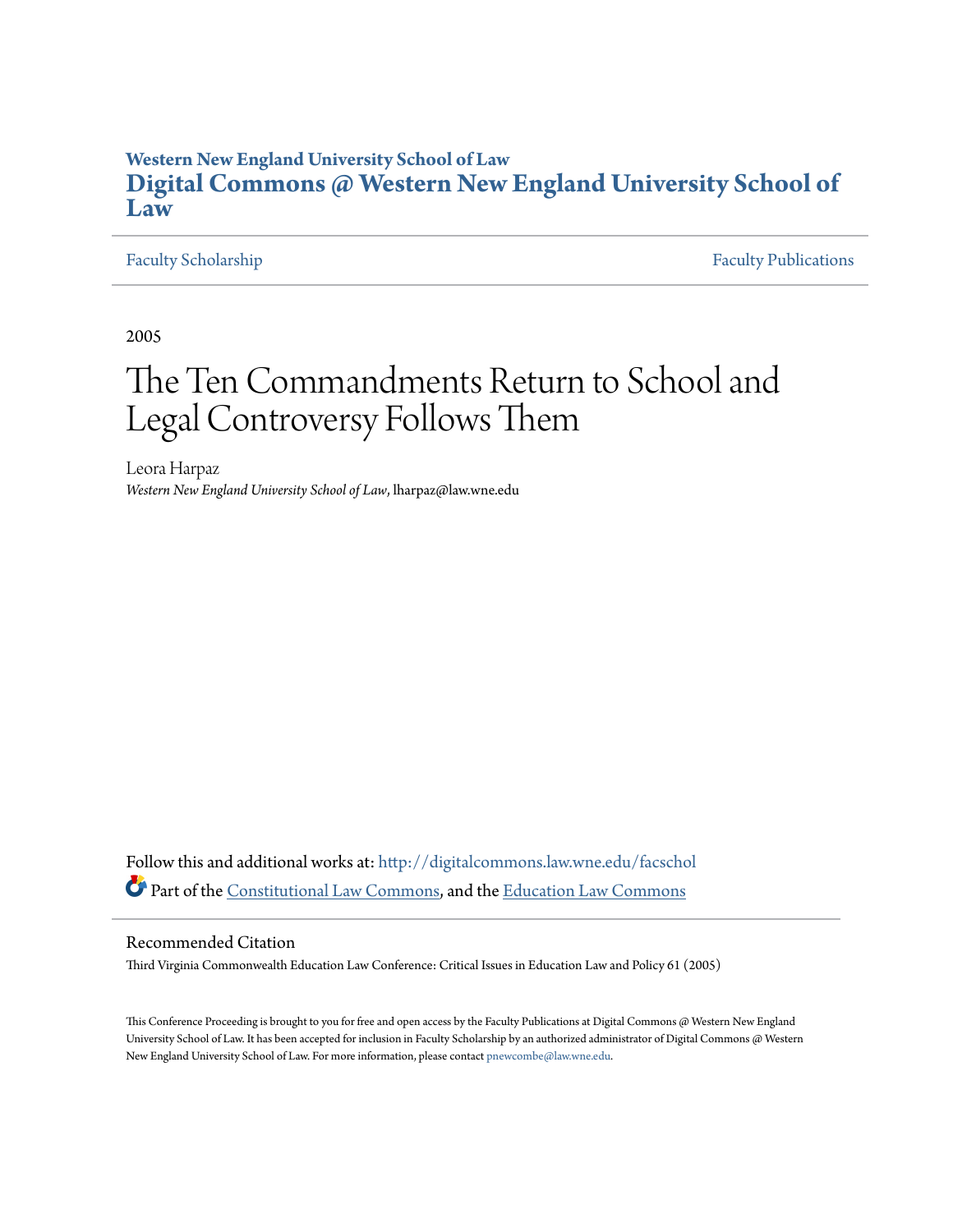

# **THIRD VIRGINIA COMMONWEALTH EDUCATION LAW CONFERENCE**

April 28-30, 2005 *Norfolk, Virginia* 



## **CRITICAL ISSUES IN EDUCATION LAW AND POLICY**

*Presented by*  COMMONWEALTH EDUCATIONAL POLICY INSTITUTE VIRGINIA COMMONWEALTH UNIVERSITY

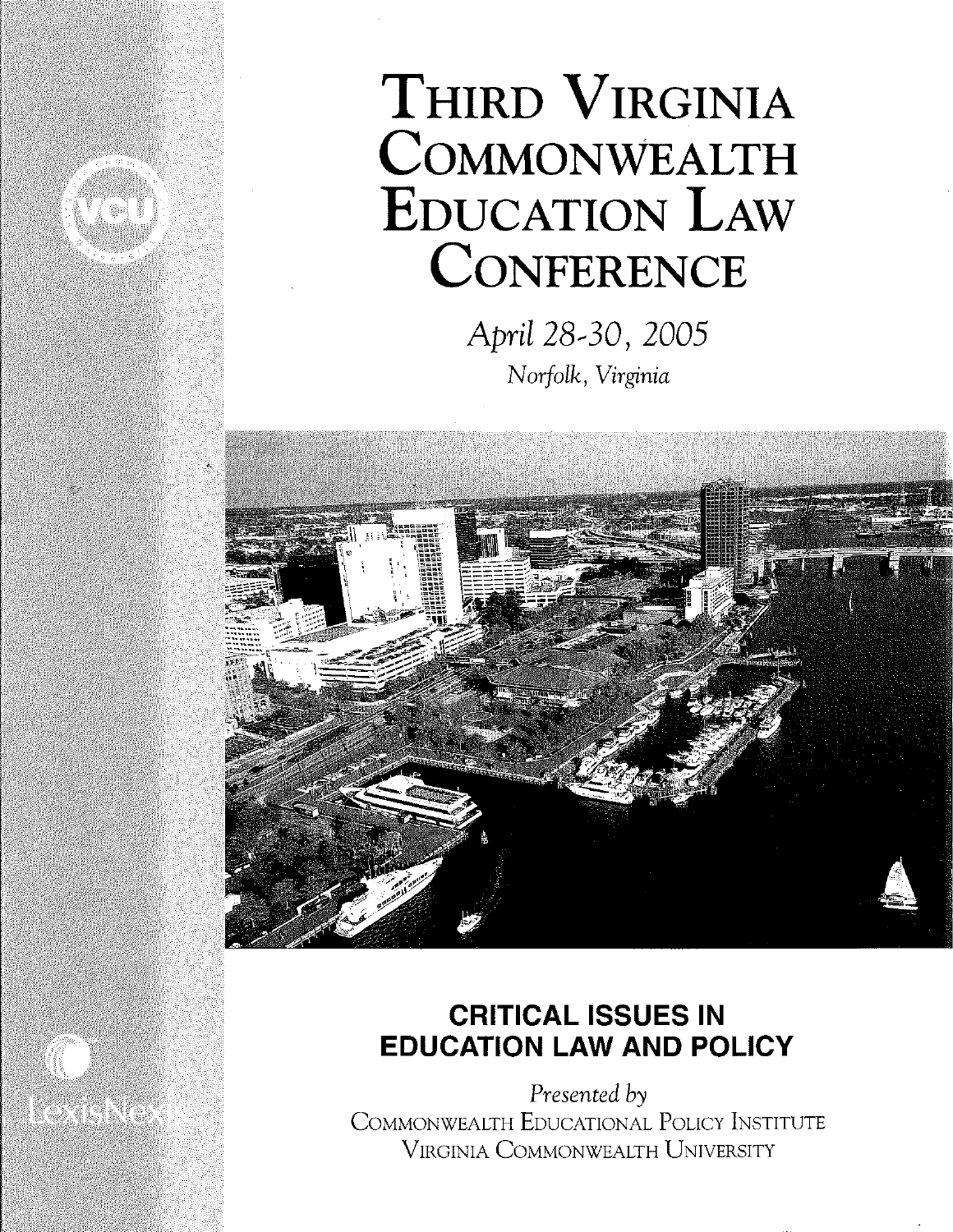### **The Ten Commandments Return to School and Legal Controversy Follows Them'**

by

### **Leora Harpaz,** Western New England College School of Law, Springfield, Massachusetts

The United States Supreme Court confronted the issue of a classroom display of the Ten Commandments almost 25 years ago in the case of *Stone v. Graham.!* In that case, the Court struck down a Kentucky statute that required the posting of the Ten Commandments in all public school classrooms. In a per curiam opinion, the Court summarily reversed a decision of the Supreme Court of Kentucky and concluded that the statute violated the First Amendment's Establishment Clause because it had no secular purpose.<sup>2</sup>

The Court reached this conclusion despite the fact that each copy of the Ten Commandments was required to include a small print notation referencing the secular significance of the Ten Commandments as a source of  $law$ .<sup>3</sup> The Court rejected the argument that this self-serving declaration was sufficient evidence of the existence of a secular purpose. Instead, it announced that "[t]he pre-eminent purpose for posting the Ten Commandments on schoolroom walls is plainly religious in nature."<sup>4</sup> The Court drew this conclusion because the Ten Commandments had no legitimate educational function since they were not integrated into the teaching of any appropriate subject such as history, ethics or comparative religion.<sup>5</sup> In addition, the Court noted that "the first part of the Ten Commandments concerns the religious duties of believers."<sup>6</sup>

Three Justices dissented in Stone, taking issue with the Court's decision to dispose of the case summarily rather than requiring briefing and oral argument in the case. **In** his dissenting opinion, Chief Justice Rehnquist, then an Associate Justice, criticized the

 $3$  The notation stated that "[t]he secular application of the Ten Commandments is clearly seen in its adoption as the fundamental legal code of Western Civilization and the Common Law of the United States." 449 U.S. at 41.

 $4$ Id.

*5 [d.* at 42.

<sup>6</sup> *Id.* In singling out the first part, the Court referred specifically to "worshipping the Lord God alone, avoiding idolatry, not using the Lord's name in vain, and observing the Sabbath Day. *See* Exodus 20: I-II; Deuteronomy 5: 6-15." *[d.* It contrasted the first part with the second part that contained "arguably secular **matters, such as honoring one's parents, killing or murder, adultery, stealing, false witness, and**  covetousness. *See* Exodus 20: 12-17; Deuteronomy 5: 16- 21." *[d.* at 41-42.

<sup>\*</sup>Copyright © 2005 Leora Harpaz. All rights reserved. Reprinted by permission.

 $1449$  U.S. 39 (1980) (per curiam).

 $2$  The requirement that the government have a secular purpose to justify a practice challenged on Establishment Clause grounds is rooted in the Supreme Court's decision in *Lemon* v. *Kurtzman,* 403 U.S. 602,612 (1971).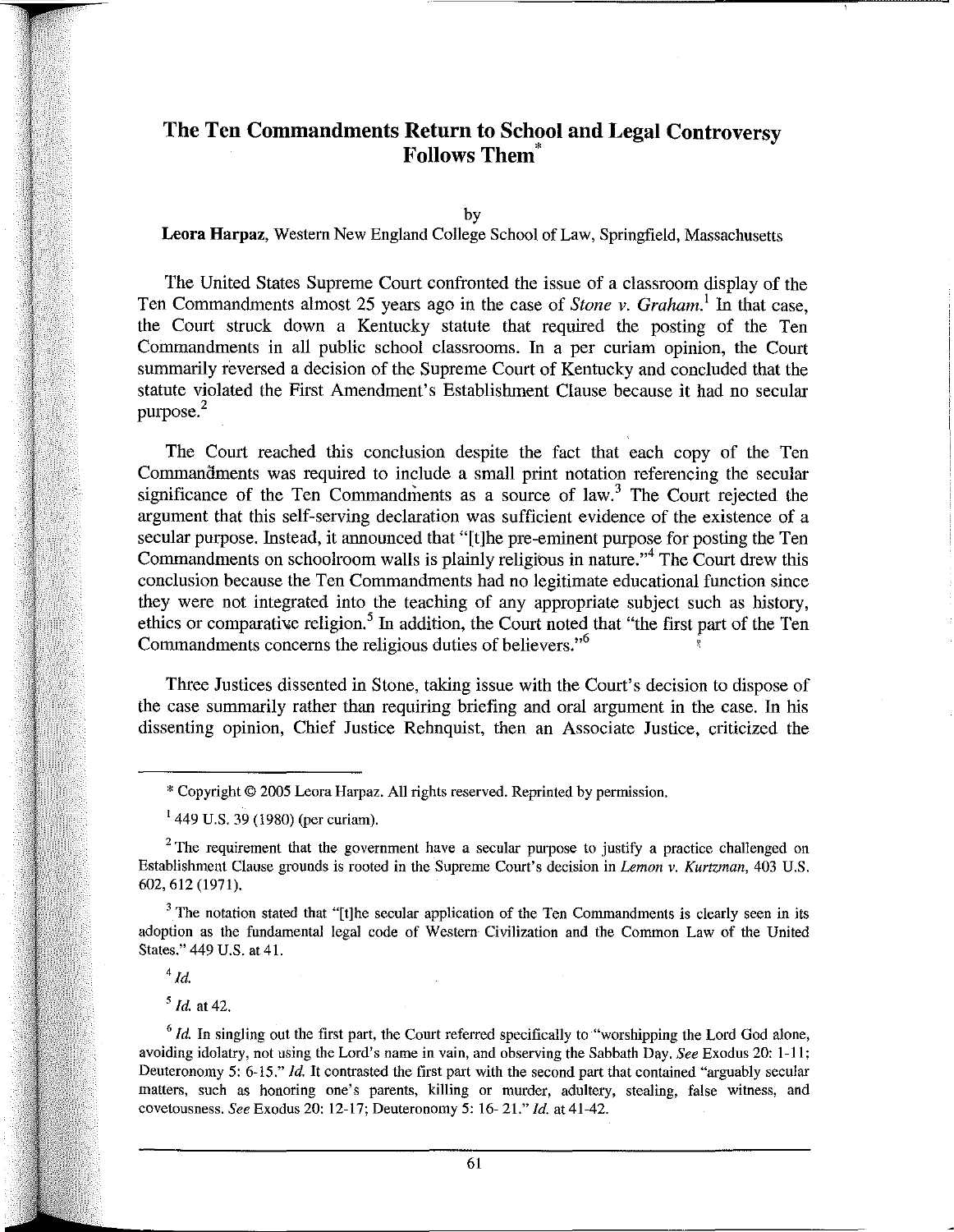majority's refusal to defer to the secular purpose articulated by the Kentucky legislature.<sup>7</sup> The Chief Justice characterized the Ten Commandments as a whole as having secular importance. In his view, this justified the posting of the Ten Commandments in their entirety rather than an edited version that removed those Commandments that are religious in nature.<sup>8</sup> Chief Justice Rehnquist's opinion also commented on the futility of attempting complete separation of the state from everything that has its origins in religion or has religious meaning in light of the fact that the "Court has recognized that 'religion has been closely identified with our history and government."<sup>9</sup>

Just as in the case of school prayer and other controversial church/state issues, the Court's decision declaring unconstitutional the posting of the Ten Commandments. did not put the issue to rest. The "Hang Ten" movement, an organized effort to promote posting the Ten Commandments on public property,<sup>10</sup> received renewed support in the wake of the school shootings in Columbine and elsewhere. Currently, a number of states, including Indiana,<sup>11</sup> North Carolina,<sup>12</sup> and South Dakota,<sup>13</sup> have enacted statutes authorizing the posting of the Ten Commandments in public buildings including schools.

Efforts to promote the public display of the Ten Commandments have resulted in lawsuits objecting to their presence on public property. This litigation includes Establishment Clause challenges to monuments erected on the grounds of schools<sup>14</sup> and statehouses,<sup>15</sup> plaques affixed to courthouse 'entrances<sup>16</sup> and posters on the walls of classrooms<sup>17</sup> and courtrooms.<sup>18</sup> Recently, the Supreme Court agreed to decide two cases involving the display of the Ten Commandments on public property.<sup>19</sup> However, neither

10 Larry Copeland, *Morality Makes a Stand,* USA TODAY, March 30, 2000, at IA.

1! IND. CODE ANN. § 4-20.5-21-2 (Michie 2004).

 $12$  N.C. GEN. STAT. § 115C-81(g)(3b) (2004).

<sup>13</sup> S.D. CODIFIED LAWS § 13-24-17.1 (Michie 2004).

<sup>14</sup> See, e.g., Baker v. Adams County/Ohio Valley Sch. Bd. (6th Cir. 2004) (monument on public high school grounds unconstitutional).

<sup>15</sup>*See. e.g., Van Orden v. Perry,* 351 F.3d 173 (5th Cir. 2003), *cert. granted,* 125 S. Ct. 346 (2004) (monument on state capitol grounds constitutional).

*16 See, e.g., Modrovich v. Allegheny County,* 385 F.3d 397 (3d Cir. 2004) (plaque of Ten Commandments affixed to courthouse entrance constitutional).

<sup>17</sup>*See, e.g., ACLU v. McCreary County,* 354 F.3d 438 (6th Cir. 2003), *cert. granted,* 125 S. Ct. 310 (2004) (classroom display unconstitutional).

<sup>18</sup>*See, e.g., ACLU of Ohio v. Ashbrook,* 375 F.3d 484 (6th Cir. 2003) (courtroom display **unconstitutional),** 

<sup>19</sup>*ACLU v. McCreary County,* 354 F.3d 438 (6th Cir. 2003), *cert. granted,* 125 S. Ct. 310 (2004); *Van Orden v. Perry,* 351 F.3d 173 (5th Cir. 2003), *cert. granted,* 125 S. Ct. 346 (2004).

 $\frac{7}{4}$  *Id.* at 43-44 (Rehnquist, J., dissenting).

 $8$  *Id.* at 45 n.2 (Rehnquist, J., dissenting).

*<sup>9 [</sup>d.* at 46 (quoting *Abington Sch. Dist. v. Schempp,* 374 U.S. 203, 212 (1963)).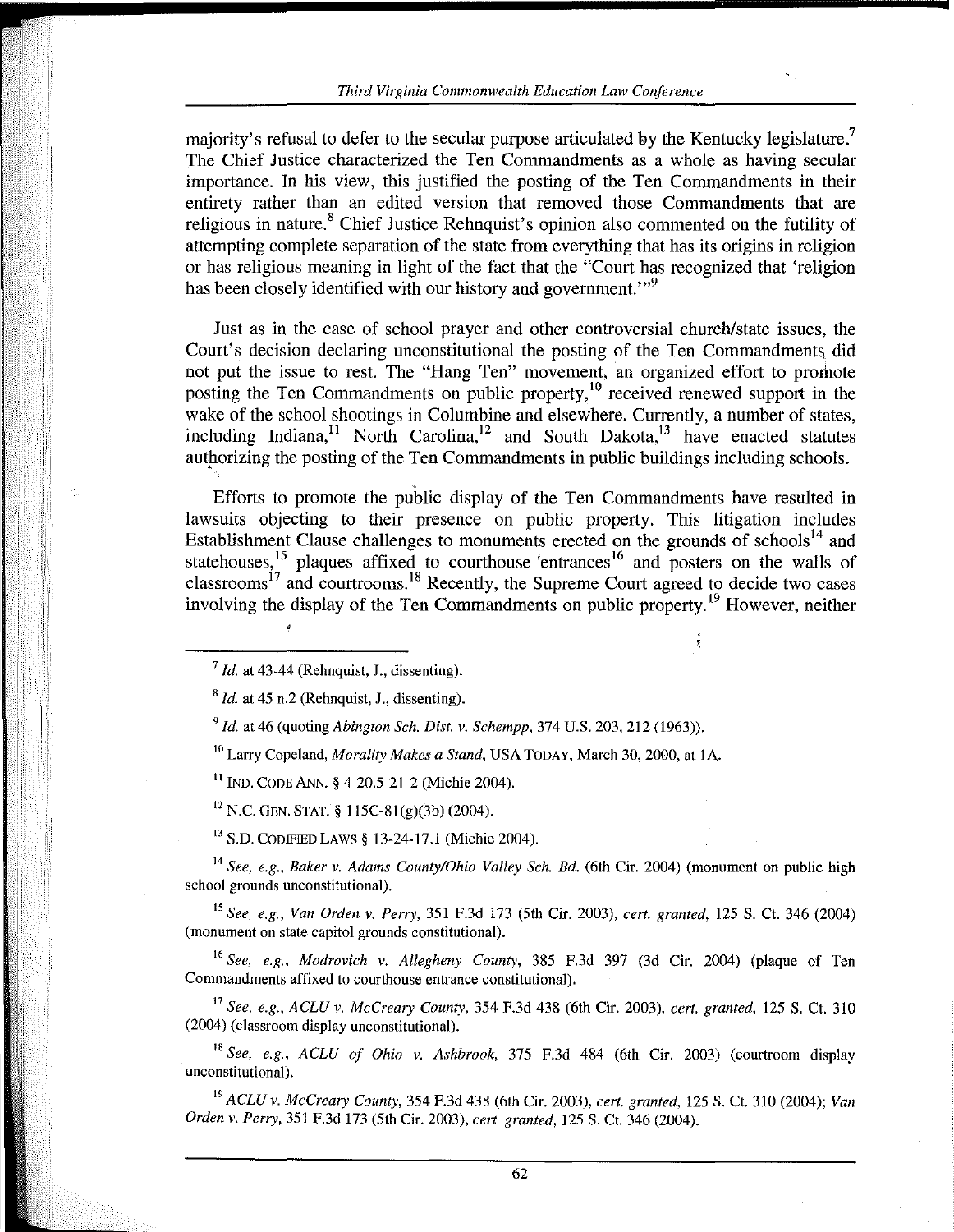of the cases before the Court this Term involves a display on public school property,<sup>20</sup> a location that in the past has called for a stricter degree of church/state separation than other public property.

The outcomes of recent judicial decisions considering the constitutionality of the display of the Ten Commandments have not been uniform. While the courts have all applied similar legal standards, considering both whether the government had a secular  $\mu$ <sub>purpose</sub><sup>21</sup> for its display and whether the display gave the appearance of government endorsement of religion,<sup>22</sup> their analysis has been far from uniform. Courts have disagreed over a number of critical issues including how to assess government expressions of a secular purpose,  $^{23}$  how to evaluate the place of the Ten Commandments in the history of American law,  $24$  how to characterize the historical context of the challenged display,<sup>25</sup> and whether displaying the Ten Commandments along with other documents of secular significance legitimizes a secular purpose for the display and eliminates any risk of government endorsement of religion.<sup>26</sup>

20 While the Sixth Circuit in *ACLU v. McCreary County,* 354 F.3d 438 (6th Cir. 2003), *cert. granted,*  125 S. Ct. 310 (2004), struck down both courtroom and classroom displays of the Ten Commandments, the Supreme Court granted certiorari to review only the courthouse aspect of the case.<br><sup>21</sup> The requirement of a secular purpose is part of the 3-part Establishment Clause test first announced

in *Lemon v. Kurtzman,* 403 U.S. 602, 612-13 (1971). While the *Lemon* test has undergone some alterations over the years, *see, e.g., Agostini v. Felton,* 521 U.S. 203,222-23 (1997), the Court has continued to utilize the purpose prong of the test in cases involving Establishment Clause challenges to public school practices. *See, e.g., Santa Fe Indep. Sch. Dist. v. Doe,* 530 U.S. 290, 308-09 (2000) (striking down prayers before home football games).

<sup>22</sup>The endorsement test has its origins in Justice O'Connor's concurring opinion in *Lynch* v. *Donnelly,*  465 U.S. 668, 690-92 (1984) (O'Connor, L, concurring). The endorsement inquiry asks "whether or not a reasonable observer would believe that a particular action constitutes an endorsement of religion by the government." *ACLU of Ohio* v. *Ashbrook,* 375 F.3d 484, 492 (6th Cir. 2003). In this inquiry, the reasonable observer "must be deemed aware of the history and context" of the challenged conduct. *Capitol Square Review Bd. v. Pinette,* 515 U.S. 753, 780 (1995) (O'Connor, J., concurring).

<sup>23</sup>*Compare Freethought Soc'y v. Chester County,* 334 F.3d 247, 267 (3d Cir. 2003) (accepting asserted secular purpose for courthouse plaque) *with ACLU of Ohio v. Ashbrook,* 375 F.3d 484 (6th Cir. 2003) (rejecting asserted secular purpose for courtroom display).

*24 Compare Freethought Soc'y* v. *Chester County,* 334 F.3d 247, 267 (3d Cir. 2003) ("the Ten Commandments have an independent secular meaning in our society because they are regarded as a significant basis of American law and the American polity, including the prohibitions against murder and blasphemy") *with Books* v. *City of Elkhart,* 235 F.3d 292 (7th Cir. 2000), *cert. denied,* 532 U.S. 1058 (2001) ("we do not think it can be said that the Ten Commandments, standing by themselves, can be stripped of their religious, indeed sacred, significance and characterized as a moral or ethical document").

<sup>25</sup>*Compare Freethought Soc'y* v. *Chester County,* 334 F.3d 247, 267 (3d Cir. 2003) (taking into **consideration historical significance of courthouse plaque to find an absence of government endorsement of**  religion) *with Books* v. *City of Elkhart,* 235 F.3d 292 (7th Cir. 2000), *cert. denied,* 532 U.S. 1058 (2001) (finding historical context of decision to place monument in front of municipal building did not dilute the religious message of the display).

*26 Compare Van Orden v. Perry,* 351 F.3d 173 (5th Cir. 2003), *cert. granted,* 125 S. ct. 346 (2004) (finding Ten Commandments monument on capitol grounds to be constitutional in the context of its display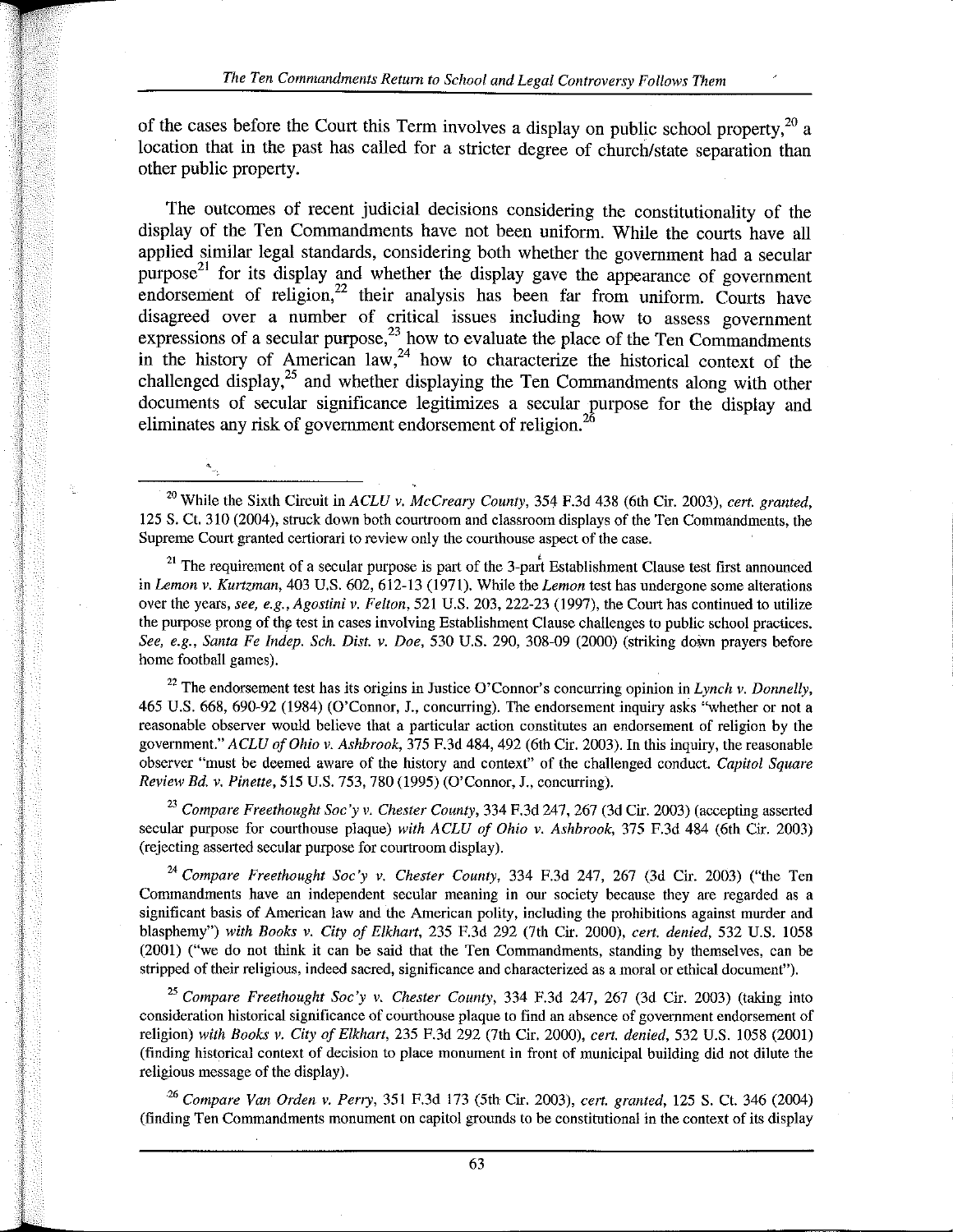One example of a recent judicial approach to the issue of a public school display of the Ten Commandments occurred in Kentucky, the site of the controversy in *Stone* v. *Graham.* In *ACLU v. McCreary County*,<sup>27</sup> the Harlan County School District was sued by the ACLU after it posted the Ten Commandments in its schools. In the face of a lawsuit challenging the practice, the school district added other documents to its wall display and claimed that the expanded display was designed to "create a public forum ... for the purpose of posting historical documents which played a significant role in the development, origins or foundations of American or Kentucky law."<sup>28</sup> Among the added documents were the Declaration of Independence, the national motto of "In God We Trust," the Mayflower Compact, the Star Spangled Banner, the Bill of Rights, the Magna Carta and the Preamble to the Kentucky Constitution.<sup>29</sup> Despite this effort to secularize the practice, $30$  the Sixth Circuit Court of Appeals found the display to be unconstitutional.

In its opinion, the court reasoned that the Ten Commandments were not connected to the other documents on display and that they were "not integrated with the secular study of American law or government," $31$  despite the school district's assertions that they were. In the absence of such a connection, the Ten Commandments "sticks out like a proverbial 'sore thumb'" so that a reasonable observer will find religious significance in the display.<sup>32</sup> According to the court, this conclusion will even be more obvious since the reasonable observer will know that the Ten Commandments was originally on display without other historical documents and that those other documents only came to be included after the threat of litigation surfaced.<sup>33</sup> While the court concluded that *"Stone* established no *per se* rule that displaying the Ten Commandments in an educational setting is unconstitutional, $^{34}$  the court nonetheless found that the school district had not integrated the display of the Ten Commandments with a secular message.

<sup>27</sup>*ACLU v. McCreary County,* 354 F.3d 438 (6th Cir. 2003), *cert. granted,* 125 S. Ct. 310 (2004).

*28 [d.* at 446-47.

*29 [d.* at 443.

 $30$  The decision to add other nonreligious documents to the display to render it constitutionally acceptable is based on the Supreme Court's decision in *Lynch v. Donnelly,* 465 U.S. 668 (1984). In that case, the Court upheld the display of a creche on public property so long as the display was accompanied by other nonreligious symbols of the holiday season such as Santa Clause, reindeer, and candy canes. *See also County ofAllegheny* v. *ACLU,* 492 U.S. 573 (1989). While the reasoning of the creche cases may be **influential in** cases **involving displays in front of and inside statehouses and courthouses, it is far from**  certain that they will influence the outcome of cases challenging similar displays in the public school **context.** 

<sup>31</sup> 354 F.3d at 450.

<sup>32</sup> *Id.* at 460.

<sup>33</sup>*Id.* at 461.

 $34$  *Id.* at 448.

**...** 

together with 16 other monuments) *with Baker v. Adams County/Ohio Valley Sch. Bd.* (6th Cir. 2004) (finding presence of 4 monuments with secular content erected after litigation commenced did not alter the religious purpose behind the decision to erect a monument inscribed with the Ten Commandments).